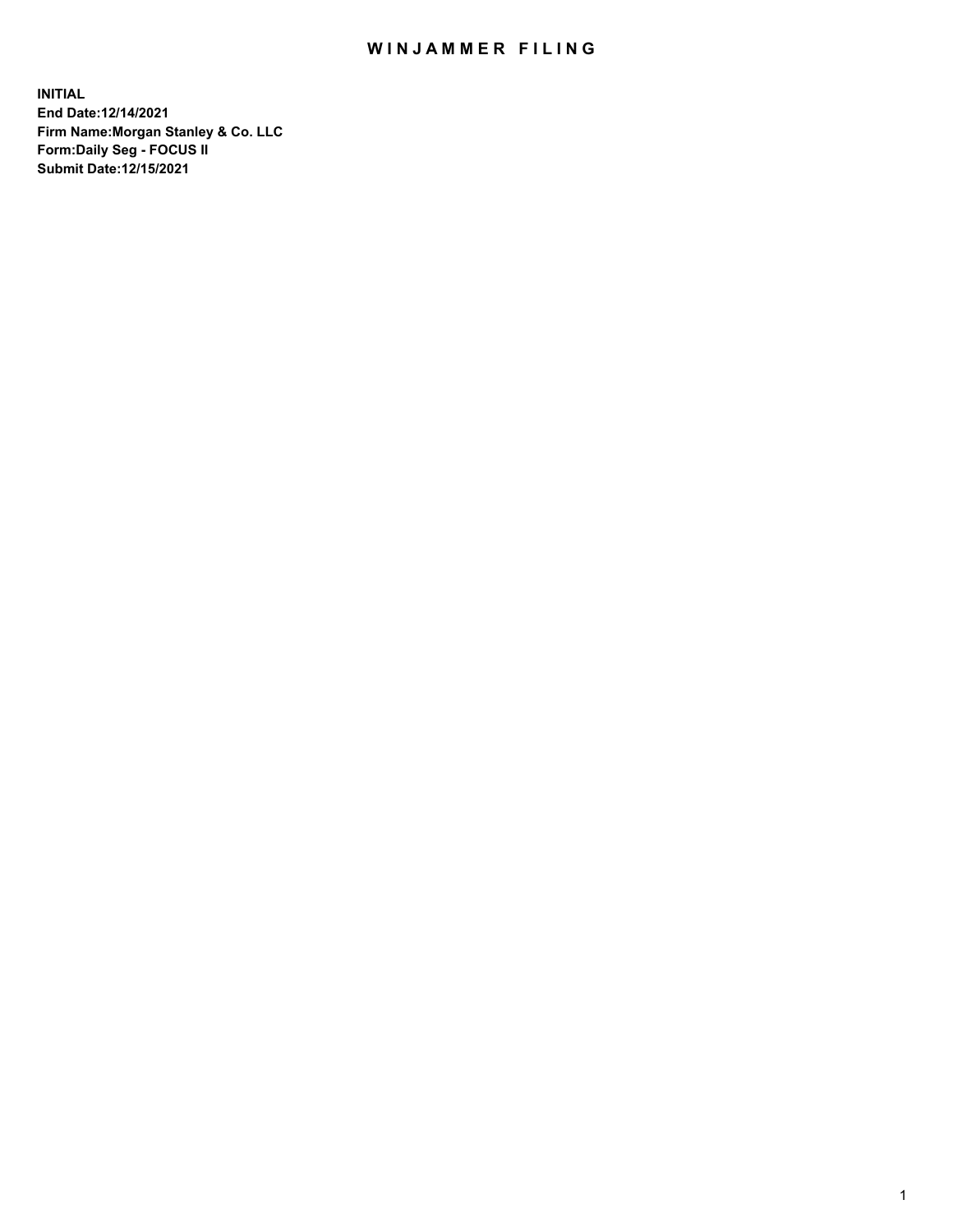**INITIAL End Date:12/14/2021 Firm Name:Morgan Stanley & Co. LLC Form:Daily Seg - FOCUS II Submit Date:12/15/2021 Daily Segregation - Cover Page**

| Name of Company                                                                                                                                                                                                                                                                                                               | Morgan Stanley & Co. LLC                               |
|-------------------------------------------------------------------------------------------------------------------------------------------------------------------------------------------------------------------------------------------------------------------------------------------------------------------------------|--------------------------------------------------------|
| <b>Contact Name</b>                                                                                                                                                                                                                                                                                                           | <b>Ikram Shah</b>                                      |
| <b>Contact Phone Number</b>                                                                                                                                                                                                                                                                                                   | 212-276-0963                                           |
| <b>Contact Email Address</b>                                                                                                                                                                                                                                                                                                  | Ikram.shah@morganstanley.com                           |
| FCM's Customer Segregated Funds Residual Interest Target (choose one):<br>a. Minimum dollar amount: ; or<br>b. Minimum percentage of customer segregated funds required:% ; or<br>c. Dollar amount range between: and; or<br>d. Percentage range of customer segregated funds required between:% and%.                        | 235,000,000<br><u>0</u><br><u>00</u><br>0 <sup>0</sup> |
| FCM's Customer Secured Amount Funds Residual Interest Target (choose one):<br>a. Minimum dollar amount: ; or<br>b. Minimum percentage of customer secured funds required:%; or<br>c. Dollar amount range between: and; or<br>d. Percentage range of customer secured funds required between:% and%.                           | 140,000,000<br><u>0</u><br><u>00</u><br>0 <sub>0</sub> |
| FCM's Cleared Swaps Customer Collateral Residual Interest Target (choose one):<br>a. Minimum dollar amount: ; or<br>b. Minimum percentage of cleared swaps customer collateral required:%; or<br>c. Dollar amount range between: and; or<br>d. Percentage range of cleared swaps customer collateral required between:% and%. | 92,000,000<br><u>0</u><br>0 Q<br>00                    |

Attach supporting documents CH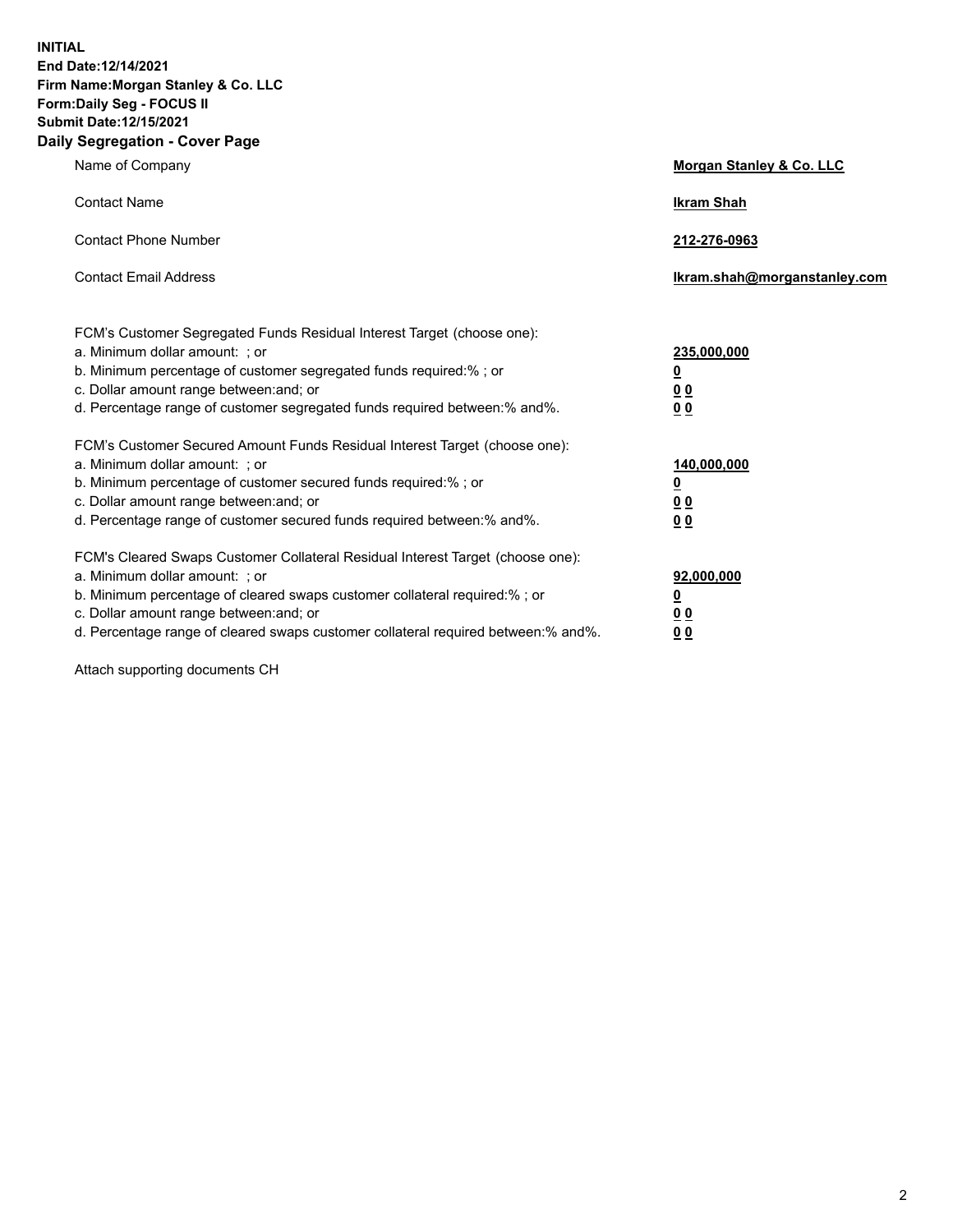## **INITIAL End Date:12/14/2021 Firm Name:Morgan Stanley & Co. LLC Form:Daily Seg - FOCUS II Submit Date:12/15/2021**

## **Daily Segregation - Secured Amounts**

Foreign Futures and Foreign Options Secured Amounts Amount required to be set aside pursuant to law, rule or regulation of a foreign government or a rule of a self-regulatory organization authorized thereunder 1. Net ledger balance - Foreign Futures and Foreign Option Trading - All Customers A. Cash **6,051,585,518** [7315] B. Securities (at market) **1,665,440,100** [7317] 2. Net unrealized profit (loss) in open futures contracts traded on a foreign board of trade **-417,350,164** [7325] 3. Exchange traded options a. Market value of open option contracts purchased on a foreign board of trade **18,454,955** [7335] b. Market value of open contracts granted (sold) on a foreign board of trade **-13,485,264** [7337] 4. Net equity (deficit) (add lines 1. 2. and 3.) **7,304,645,145** [7345] 5. Account liquidating to a deficit and account with a debit balances - gross amount **24,932,809** [7351] Less: amount offset by customer owned securities **-22,869,617** [7352] **2,063,192**

- 6. Amount required to be set aside as the secured amount Net Liquidating Equity Method (add lines 4 and 5)
- 7. Greater of amount required to be set aside pursuant to foreign jurisdiction (above) or line 6.

## FUNDS DEPOSITED IN SEPARATE REGULATION 30.7 ACCOUNTS

- 1. Cash in banks
	- A. Banks located in the United States **489,996,808** [7500]
	- B. Other banks qualified under Regulation 30.7 **261,755,453** [7520] **751,752,261**
- 2. Securities
	- A. In safekeeping with banks located in the United States **358,004,588** [7540]
	- B. In safekeeping with other banks qualified under Regulation 30.7 **77,930,200** [7560] **435,934,788**
- 3. Equities with registered futures commission merchants
	-
	- B. Securities **0** [7590]
	- C. Unrealized gain (loss) on open futures contracts **169,435** [7600]
	- D. Value of long option contracts **0** [7610]
	- E. Value of short option contracts **0** [7615] **6,254,277** [7620]
- 4. Amounts held by clearing organizations of foreign boards of trade
	- A. Cash **0** [7640]
	- B. Securities **0** [7650]
	- C. Amount due to (from) clearing organization daily variation **0** [7660]
	- D. Value of long option contracts **0** [7670]
	- E. Value of short option contracts **0** [7675] **0** [7680]
- 5. Amounts held by members of foreign boards of trade
	-
	-
	- C. Unrealized gain (loss) on open futures contracts **-417,519,599** [7720]
	- D. Value of long option contracts **18,454,955** [7730]
	-
- 6. Amounts with other depositories designated by a foreign board of trade **0** [7760]
- 7. Segregated funds on hand **0** [7765]
- 8. Total funds in separate section 30.7 accounts **7,522,043,362** [7770]
- 9. Excess (deficiency) Set Aside for Secured Amount (subtract line 7 Secured Statement Page 1 from Line 8)
- 10. Management Target Amount for Excess funds in separate section 30.7 accounts **140,000,000** [7780]
- 11. Excess (deficiency) funds in separate 30.7 accounts over (under) Management Target **75,335,025** [7785]

**0** [7305]

[7354] **7,306,708,337** [7355]

**7,306,708,337** [7360]

[7530]

[7570]

A. Cash **6,084,842** [7580]

 A. Cash **5,511,146,632** [7700] B. Securities **1,229,505,312** [7710] E. Value of short option contracts **-13,485,264** [7735] **6,328,102,036** [7740] **215,335,025** [7380]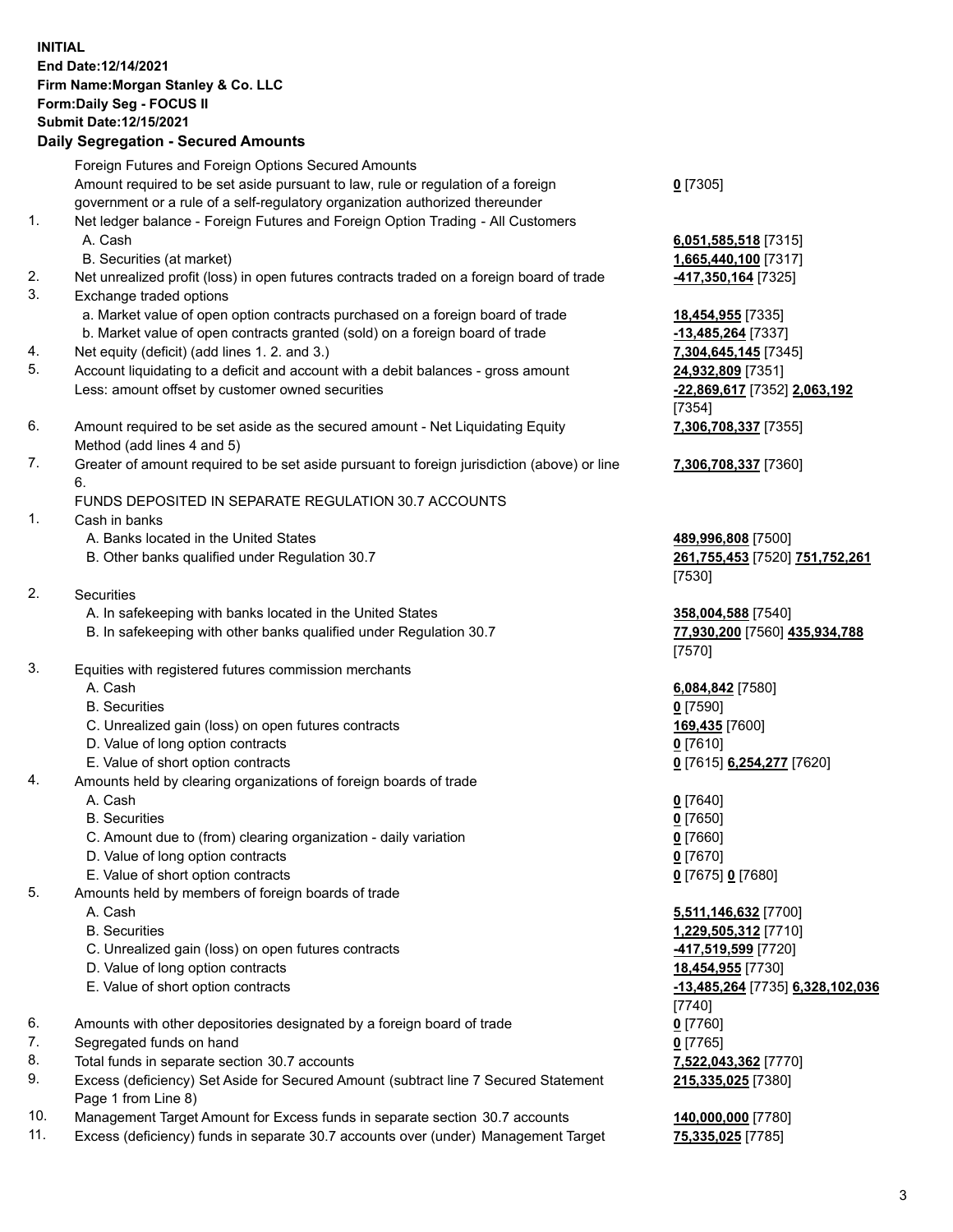**INITIAL End Date:12/14/2021 Firm Name:Morgan Stanley & Co. LLC Form:Daily Seg - FOCUS II Submit Date:12/15/2021 Daily Segregation - Segregation Statement** SEGREGATION REQUIREMENTS(Section 4d(2) of the CEAct) 1. Net ledger balance A. Cash **16,127,804,134** [7010] B. Securities (at market) **7,653,489,422** [7020] 2. Net unrealized profit (loss) in open futures contracts traded on a contract market **320,915,157** [7030] 3. Exchange traded options A. Add market value of open option contracts purchased on a contract market **1,061,142,303** [7032] B. Deduct market value of open option contracts granted (sold) on a contract market **-699,923,448** [7033] 4. Net equity (deficit) (add lines 1, 2 and 3) **24,463,427,568** [7040] 5. Accounts liquidating to a deficit and accounts with debit balances - gross amount **228,128,900** [7045] Less: amount offset by customer securities **-226,943,217** [7047] **1,185,683** [7050] 6. Amount required to be segregated (add lines 4 and 5) **24,464,613,251** [7060] FUNDS IN SEGREGATED ACCOUNTS 7. Deposited in segregated funds bank accounts A. Cash **1,565,910,939** [7070] B. Securities representing investments of customers' funds (at market) **0** [7080] C. Securities held for particular customers or option customers in lieu of cash (at market) **3,313,331,874** [7090] 8. Margins on deposit with derivatives clearing organizations of contract markets A. Cash **14,982,074,686** [7100] B. Securities representing investments of customers' funds (at market) **0** [7110] C. Securities held for particular customers or option customers in lieu of cash (at market) **4,190,962,463** [7120] 9. Net settlement from (to) derivatives clearing organizations of contract markets **275,891,850** [7130] 10. Exchange traded options A. Value of open long option contracts **1,061,142,303** [7132] B. Value of open short option contracts **-699,923,448** [7133] 11. Net equities with other FCMs A. Net liquidating equity **13,097,087** [7140] B. Securities representing investments of customers' funds (at market) **0** [7160] C. Securities held for particular customers or option customers in lieu of cash (at market) **0** [7170] 12. Segregated funds on hand **149,195,085** [7150] 13. Total amount in segregation (add lines 7 through 12) **24,851,682,839** [7180] 14. Excess (deficiency) funds in segregation (subtract line 6 from line 13) **387,069,588** [7190] 15. Management Target Amount for Excess funds in segregation **235,000,000** [7194]

16. Excess (deficiency) funds in segregation over (under) Management Target Amount Excess

**152,069,588** [7198]